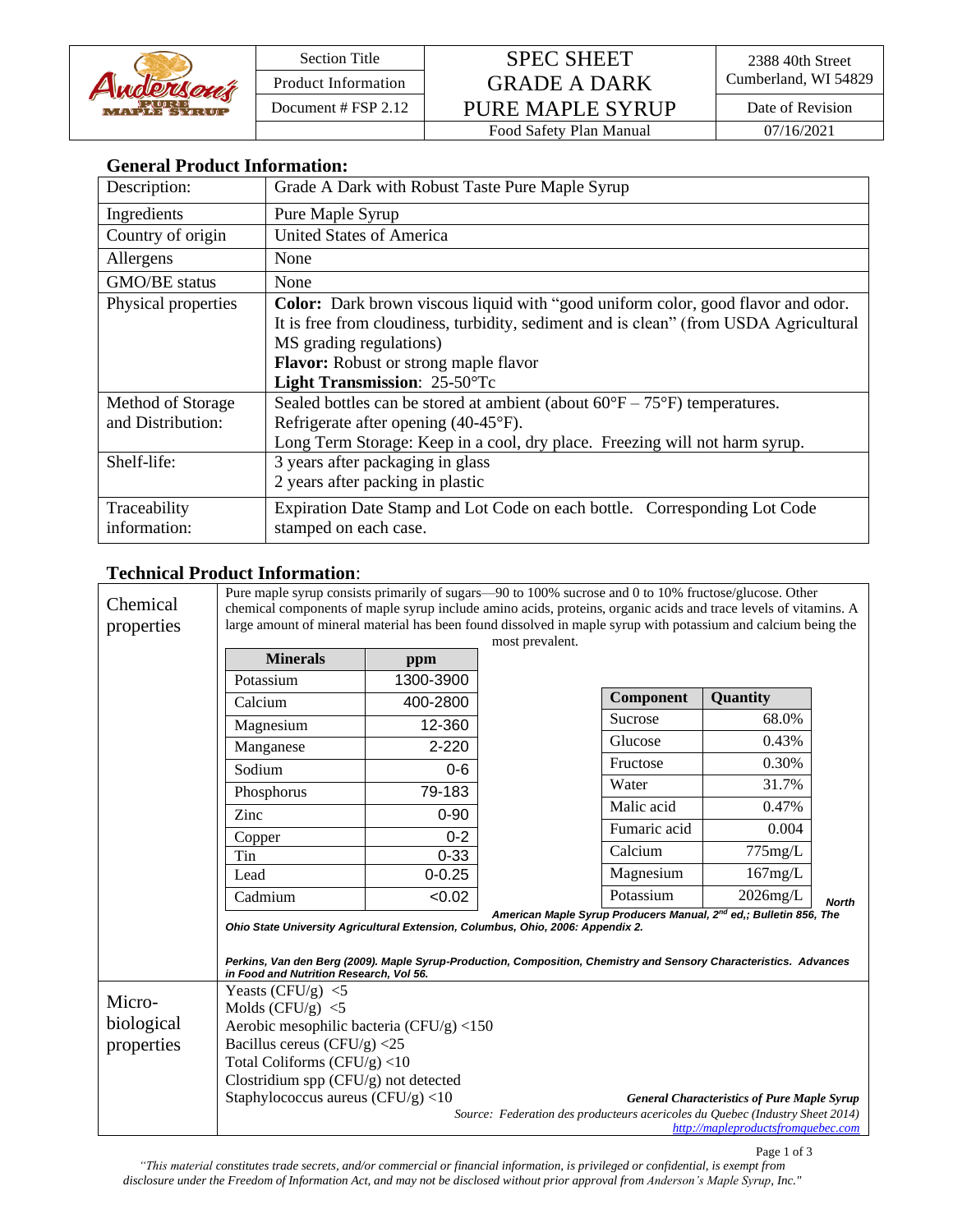| Awdersout |
|-----------|
|-----------|

| <b>Section Title</b>        |                                |                               | <b>SPEC SHEET</b>                |                  |                                             |                           | 2388 40th Street                                                         |  |
|-----------------------------|--------------------------------|-------------------------------|----------------------------------|------------------|---------------------------------------------|---------------------------|--------------------------------------------------------------------------|--|
| <b>Product Information</b>  |                                | <b>GRADE A DARK</b>           |                                  |                  |                                             | Cumberland, WI 54829      |                                                                          |  |
| Document # FSP 2.12         |                                |                               | PURE MAPLE SYRUP                 |                  |                                             | Date of Revision          |                                                                          |  |
|                             |                                |                               |                                  |                  | Food Safety Plan Manual                     |                           | 07/16/2021                                                               |  |
| Nutrition                   | <b>Proximates &amp; Others</b> |                               | Value per<br>100g<br>(unrounded) |                  | Value per<br>39.78 g (30ml)<br>serving size | Databases                 | Sources: USDA Food Composition                                           |  |
|                             |                                |                               |                                  |                  | (Nutritional Facts)                         |                           | (https://ndb.nal.usda.gov/ndb/search                                     |  |
|                             |                                | Calories                      |                                  | 270.00           | 110                                         |                           | /list), USDA National Nutrient                                           |  |
|                             |                                | Carbohydrates (g)             |                                  | 66.89            | 27g, 10%                                    |                           | Database for Standard Reference 28<br>slightly revised May 2016 Software |  |
|                             |                                | Total Fiber (g)               |                                  | $\overline{0}$   | 0,0%                                        |                           | v.2.6.1 & Canadian Nutrient File                                         |  |
|                             |                                | Total Sugars (g)              |                                  | 59.92            | 24 g, 48%                                   | (CNF), https://food-      |                                                                          |  |
|                             |                                | Total Fat $(g)$               |                                  | 0.035            | 0g, 0%                                      |                           | nutrition.canada.ca/cnf-fce/index-                                       |  |
|                             |                                | Saturated Fat (g)             |                                  | 0.007            | 0g, 0%                                      | 2015                      | eng.jsp Canadian Nutrient File,                                          |  |
|                             |                                | Monounsaturated Fat (g)       |                                  | 0.011            | 0g, 0%                                      |                           |                                                                          |  |
|                             |                                | Polyunsaturated Fat (g)       |                                  | 0.017            | 0g, 0%                                      |                           |                                                                          |  |
|                             |                                | Trans Fat $(g)$               |                                  | $\theta$         | 0g, 0%                                      |                           |                                                                          |  |
|                             |                                | Protein $(g)$                 |                                  | 0.04             | 0 g, 0%                                     |                           |                                                                          |  |
|                             |                                | Water/Moisture (g)            |                                  | 32.15            | 12.79                                       |                           |                                                                          |  |
|                             |                                | Cholesterol (mg)<br>Ash $(g)$ |                                  | $\theta$<br>0.71 | 0<br>0.28                                   |                           |                                                                          |  |
|                             |                                |                               |                                  |                  | <b>Vitamins &amp; Minerals</b>              | Value per                 | Value per                                                                |  |
|                             |                                |                               |                                  |                  |                                             | 100 <sub>g</sub>          | 39.78g (30ml)                                                            |  |
|                             |                                |                               |                                  |                  |                                             | (unrounded)               | serving size<br>(Nutritional Facts)                                      |  |
|                             |                                |                               |                                  |                  | Sodium (mg)                                 | $12 \text{ mg}$           | 5 mg, 0%                                                                 |  |
|                             |                                |                               |                                  |                  | Vitamin D (mg)                              | 0 <sub>mg</sub>           | 0 mg, 0%                                                                 |  |
|                             |                                |                               |                                  |                  | Calcium (mg)                                | 73 mg                     | 30 mg, 2%                                                                |  |
|                             |                                |                               | Iron $(mg)$                      |                  | 0.11mg                                      | 0 mg, 0%                  |                                                                          |  |
|                             |                                |                               | Potassium (mg)                   |                  | 225 mg                                      | 90 mg, 2%                 |                                                                          |  |
|                             |                                |                               | Thiamine B1 (mg)                 |                  | $0.066$ mg                                  | $0.026$ mg, $2%$          |                                                                          |  |
|                             |                                |                               | Riboflavin B2 (mg)               |                  | 1.27 mg                                     | $\overline{0.51}$ mg, 40% |                                                                          |  |
|                             |                                |                               |                                  |                  | Magnesium (mg)                              | $21 \text{ mg}$           | 8 mg, 2%                                                                 |  |
|                             |                                |                               |                                  |                  | Niacin B3 (mg)                              | $0.081$ mg                | 0 mg, 0%                                                                 |  |
|                             |                                |                               |                                  |                  | Folate (mg)                                 | 0 <sub>mg</sub>           | $0\ \mathrm{mg}$                                                         |  |
|                             |                                |                               |                                  |                  | Folic Acid (mg)                             | 0 <sub>mg</sub>           | $0 \text{ mg}$                                                           |  |
|                             |                                |                               |                                  |                  | Vitamin A (mg)                              | 0 <sub>mg</sub>           | 0 <sub>mg</sub>                                                          |  |
|                             |                                |                               |                                  |                  | Vitamin C (mg)                              | 0 <sub>mg</sub>           | 0 mg, 0%                                                                 |  |
|                             |                                |                               |                                  |                  | Total Sugar Alcohols (g)<br>Zinc (mg)       | .7 mg                     | 0 g, 0%<br>0 <sub>g</sub><br>0.3 mg, 2%                                  |  |
|                             |                                |                               |                                  |                  | Manganese (mg)                              | $2.3 \text{ mg}$          | .9 mg, 40%                                                               |  |
|                             |                                |                               |                                  |                  |                                             |                           |                                                                          |  |
| Preservative:               | <b>NONE</b>                    | $67\pm1$ at $68^{\circ}F$     |                                  |                  |                                             |                           |                                                                          |  |
| <b>Brix Density:</b>        |                                |                               |                                  |                  |                                             |                           |                                                                          |  |
| Water activity<br>$(a_W)$ : |                                | $0.87 - 0.88$                 |                                  |                  |                                             |                           |                                                                          |  |
| pH:                         |                                | $5 - 6.5\%$                   |                                  |                  |                                             |                           |                                                                          |  |